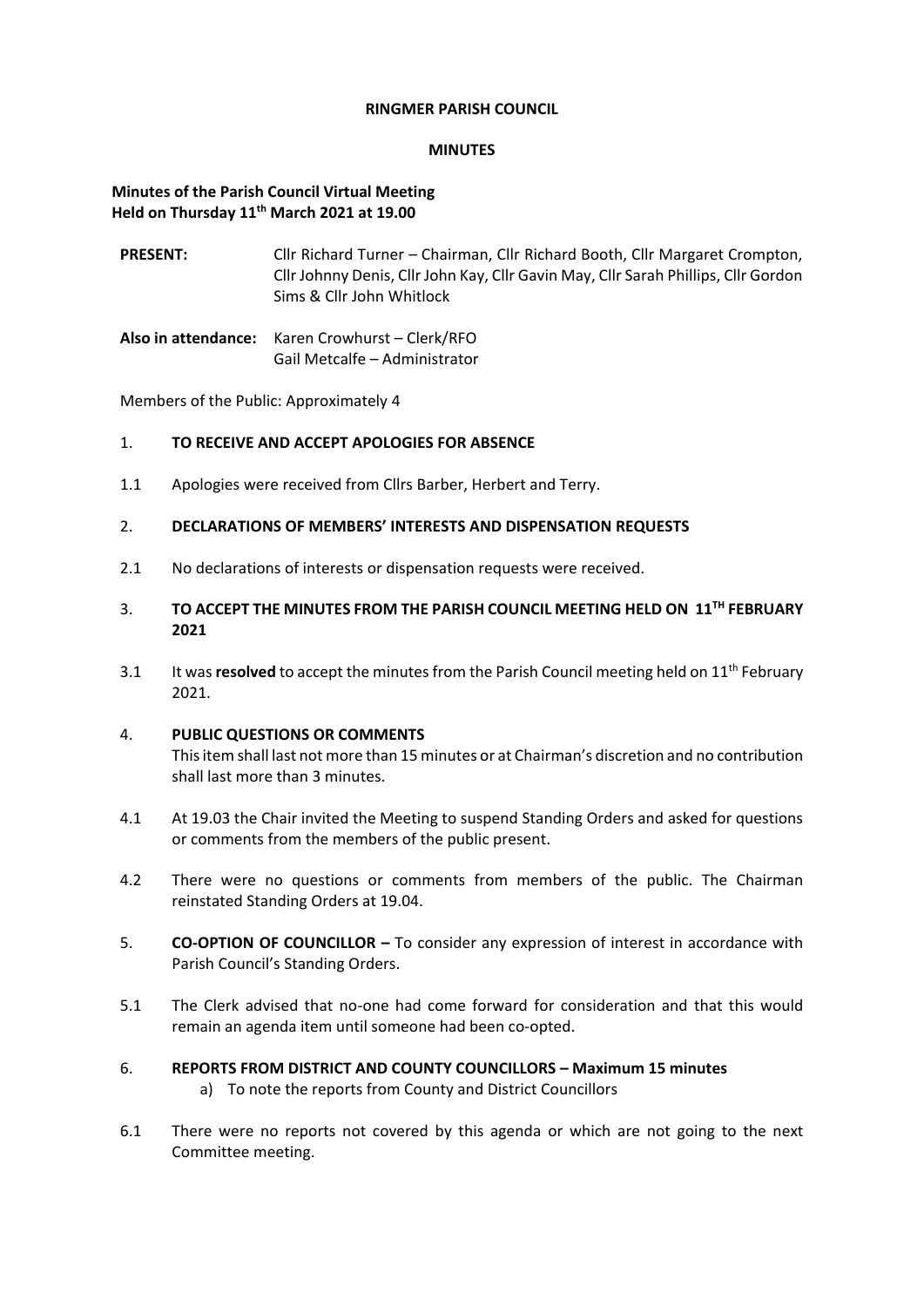## 7. **ACTION POINTS AND REPORT FROM THE CLERK**

- a) There are no actions that are not covered on this agenda
- 7.1 There were no action points or report from the Clerk.

## 8. **CORRESPONDENCE – FOR NOTING OR ACTION**

- a) To consider any correspondence for noting or action received after this agenda has been published
- 8.1 **Air Ambulance, Kent, Surrey, Sussex** RPC had received a thank you letter for our contribution.
- 8.2 **Parking Consultation** Cllr Phillips reported on the proposal to install double yellow lines at Ashcroft Close/Springett Avenue. She proposed that she investigate more on the issue of parking on verges and produce some information for everyone. This was seconded and voted on with a unanimous show of hands.

## 9. **MEETINGS**

- a) **June Parish Council Meeting** If lockdown has lifted to hold a Council meeting incorporating Planning on Thursday 24<sup>th</sup> June 2021 as Zoom will not be lawful after the end of May.
- 9.1 It was proposed that Cllrs vote in support of 9a). This was seconded and voted in support of by a roll call with a majority vote and 2 no's and 1 abstention.
- 9.2 b) **Annual Parish Meeting** To consider holding a meeting in the near future. To also agree a guest speaker – **Item 9b Clerk's report**
- 9.3 It was proposed that this be delayed until it can be done properly in June 2022 but to hold a Cllr surgery (or two) as deemed necessary. This was seconded and voted in support of on a roll call with a majority vote and 2 abstentions.

## 9.4 **c) Office and Finance Frequency** – To change to quarterly meetings **- Item 9c Clerk's report**

9.5 It was proposed to support 9c) with a caveat of calling any extra meetings as deemed necessary. This was seconded and voted on by a roll call unanimously in support. Cllr May had left the meeting and did, therefore, not vote.

#### 10. **REGISTRATION OF LAND**

- a) Ringmer Village Green where the pump is sited
- b) Rushey Green
- 10.1 After Cllr Kay explained the land we wished to register, it was proposed that RPC register both Rushey Green and the piece of land we do own. This was seconded and voted on by a roll call with all being in favour.

#### 11. **NAMING OF MAIN HALL IN THE PARISH ROOMS**

- a) To consider the request to name the main hall after Lucy Stone
- 11.1 The proposal made by Cllr Booth was voted on by a roll call with all in favour apart from one no.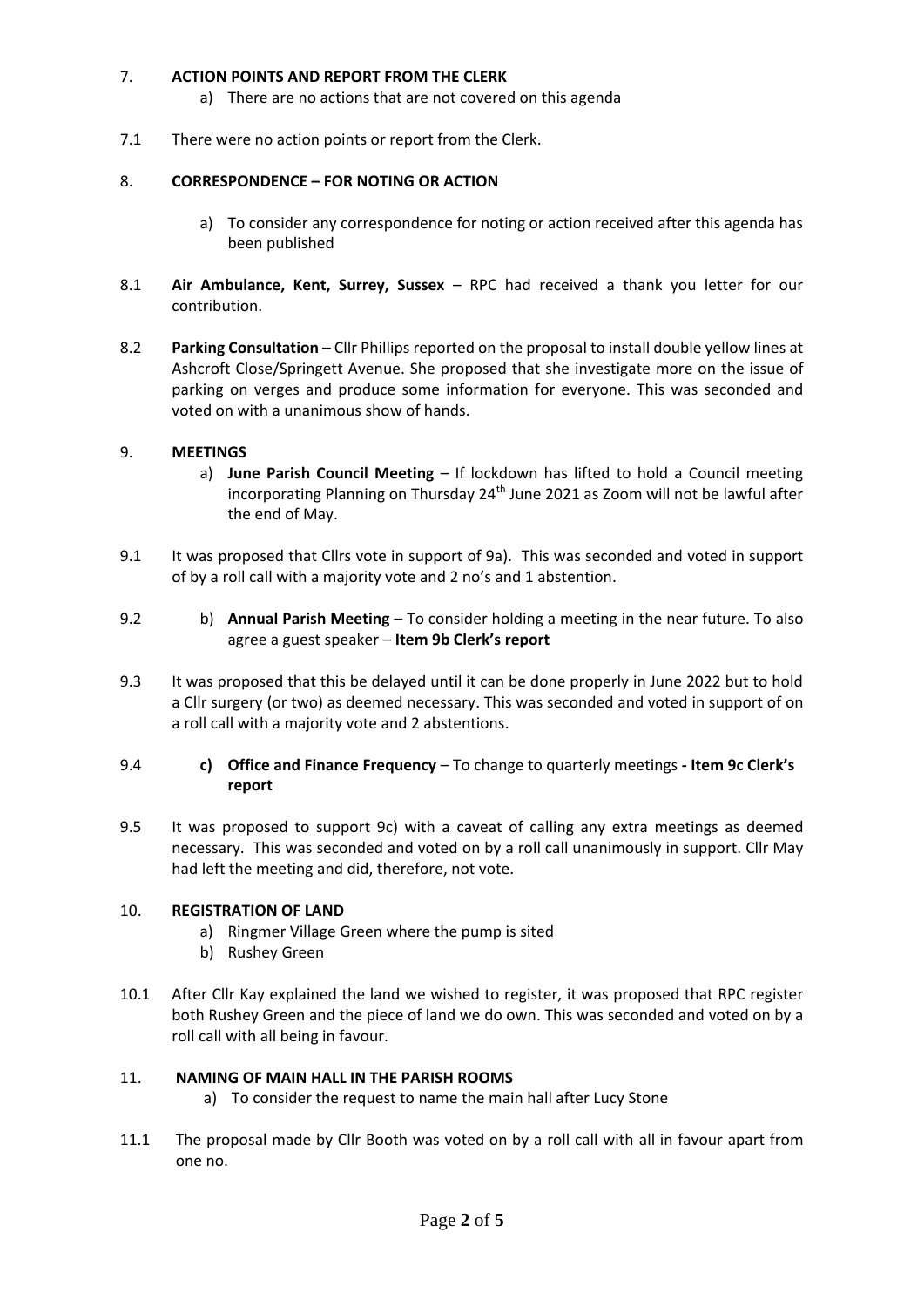11.2 b) To consider releasing £3,500 from the Lucy Stone Bequest to set up the hall for Community and Council use

## **Items for consideration**

- 1) Baby changing facility in the toilet and any other adjustments needing to be made
- 2) 2 x 2 new sockets for the fridge and kettle to be made available
- 3) Gate to block the kitchen area when the kitchen area is in use
- 4) Tables and chairs
- 5) Overhead projector
- 6) Dishwasher to be available for service users there is no water supply in the main room
- 7) Crockery
- 8) Outside signage to inform users how to access the rear access
- 9) IT items including screen, separate Wi-Fi, and any other associated items
- 11.3 It was voted on by a roll call that this be deferred and investigated further. This was voted for successfully with 6 in favour, 1 no and 1 abstention.

#### 12. **OFFICE & FINANCE:**

- 12.1 a) **Payments and Receipts** (Previously circulated)
- 12.2 It was **resolved** to accept the payments and receipts presented.

## 12.3 **b) Bank Reconciliation(s)**

12.4 The bank reconciliation presented was accepted.

#### 12.5 **c) Bank Summary**

- 12.6 Members noted the bank summary.
- 12.7 **d) Cost Centre Report**
- 12.8 Members noted the Cost Centre Report.

#### 12.9 **e) Quotation(s)**

12.10 There were no quotations for consideration.

#### **f) Grant application(s)/Donations**

12.11 There were no grant application(s)/Donations for consideration.

#### 12.12 **g) Any other financial matters that cannot be held over to the next agenda**

12.13 There were no financial matters that cannot be held over to the next agenda.

#### 13. **PLANNING APPLICATIONS**

**LW/21/0107 57 Harvard Road Ringmer East Sussex BN8 5JF** Ground floor side and rear extension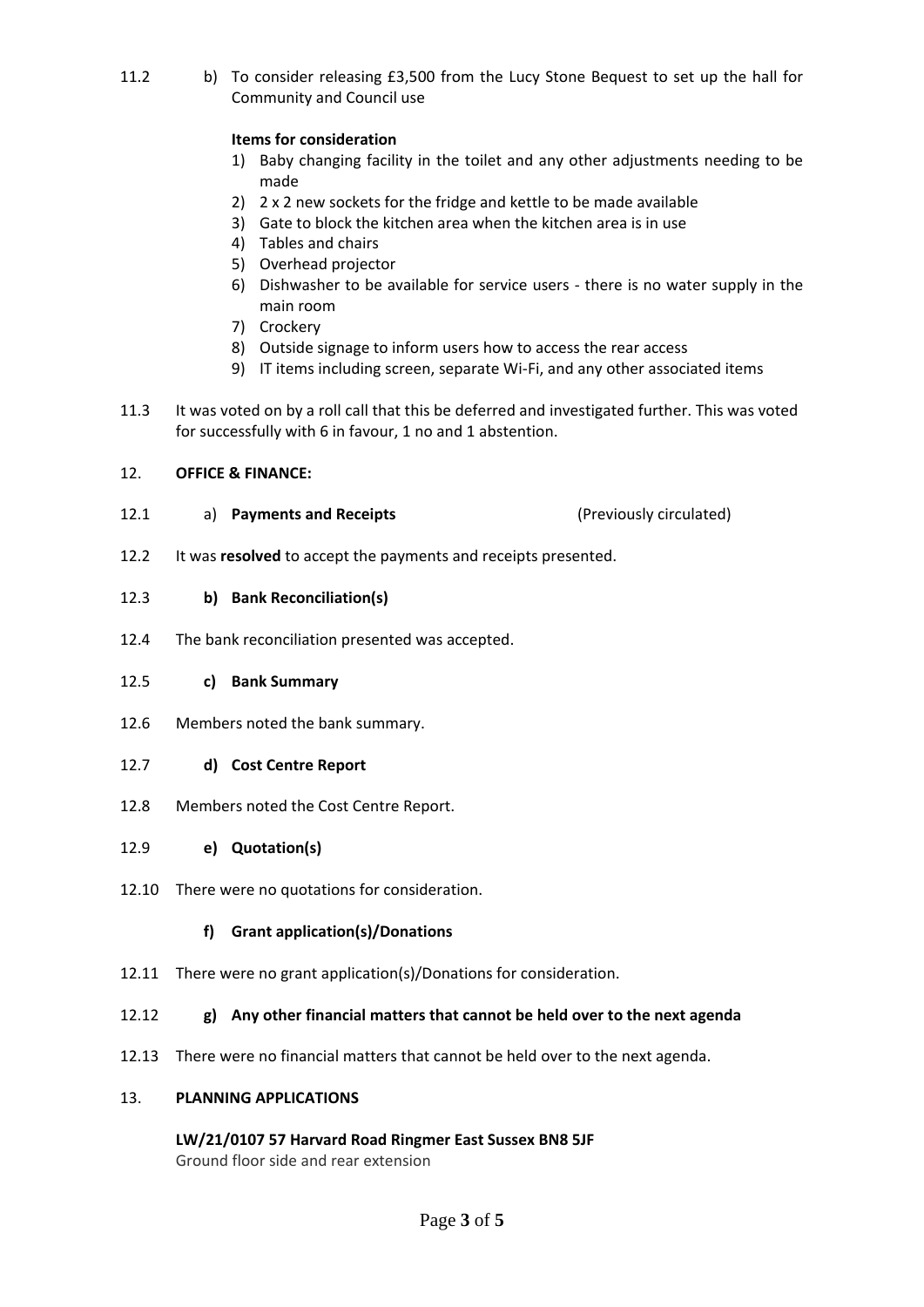## 13.1 **Comments and Observations:**

Ringmer Parish Council has no objections regarding this application.

RPC wished to point out that there had been a problem with accessing LDC's website and therefore only 2 Cllrs had been able to view this, and they explained they had no objections to it.

## 13.2 **LW/21/0036/CD Caburn Field Anchor Field Ringmer East Sussex**

Discharge of conditions 7 (Archaeology investigation report), 11 (Soil investigation report), 13 (Soil investigation report), 16 (Hard & Soft landscape drawings) and 18 (Landscape management plan) relating to approval LW/18/0808.

## 13.3 **Comments and Observations:**

Ringmer Parish Council are unable to comment due to problems with accessing LDC's website.

## 13.4 **TW/21/0010/TPO Delves House Delves Close Ringmer East Sussex**

G658 - Mixed species group - crown raise to 2.5 metres above ground level over Churchyard and footpath (by no more than 2.5 metres).

T660 - Horse Chestnut - crown raise to 2.5 metres over Churchyard - by no more than 2.5 metres.

T661 - Horse Chestnut - crown raise to 2.5 metres over Churchyard - by no more than 2.5 metres.

G662 - 3 No. Lime in group - crown raise to 3 metres above ground level over car park and neighbouring property, crown thin by 10% and reduce and reshape crowns by up to 3.5 metres, remove epicormic growth from base to 4 metres above ground level. Works to clear footpaths for pedestrian access and car park users.

#### 13.5 **Comments and Observations:**

Ringmer Parish Council are happy to accept this subject to Tree Officer's agreement.

## 14. **REPORTS BY LEAVE – NOT FOR DISCUSSION OR DECISION**

- 14.1 Reports were received regarding:
	- Cllr Phillips is attending a PCC-led online meeting next week which she will report back on.
	- Noticeboards need updating
	- Fingerposts put these on next Greens Committee Agenda as many are in an advanced stage of disrepair but there is a problem with obtaining exterior gloss paint at the moment.
	- Cllr Crompton had attended courses on training and planning which were very interesting. She said she would circulate the response on the White Paper if people were interested.
	- Cllrs were encouraged to read the Inspector's report on Mitchel's Wood, Newick whose appeal was dismissed claiming this to be an "interesting" decision.
	- The water supply at the doctor's surgery was cut off for 2 hours today but now back on.
	- Chief Inspector Habs Rahman, Lead for Traffic in Sussex has some new ideas on localised issues which is a positive as Ringmer's traffic issues may now be heard.
	- The Chairman had attended a course on the Parish as an Employer.

### 15. **ITEMS FOR REFERRAL TO NEXT AGENDA OR APPROPRIATE COMMITTEE**

15.1 Fingerposts to be added to the next Greens Mtg Agenda.